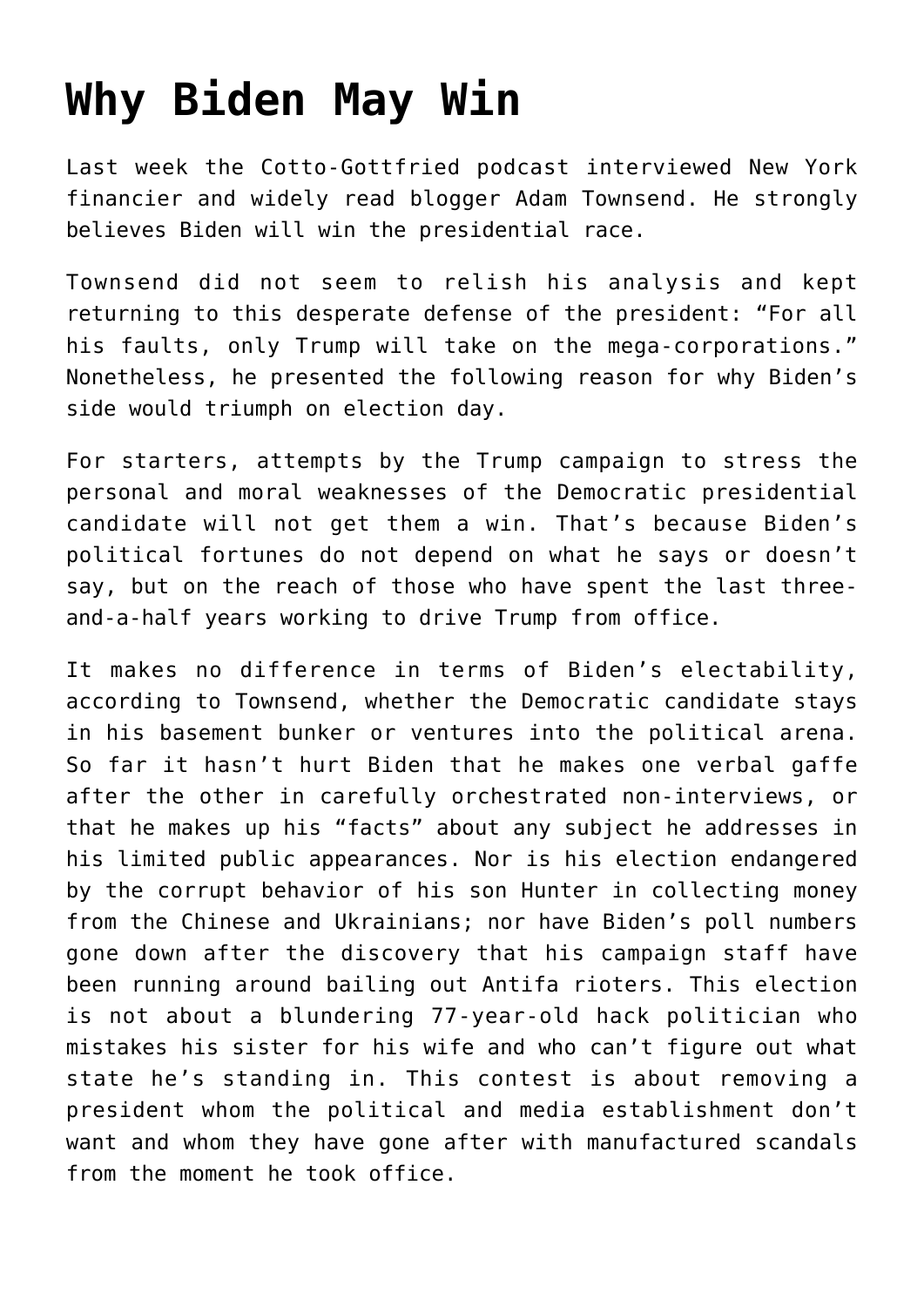These dynamics are not likely to change because Trump's opponent is someone who may not be mentally fit for the presidency. Biden may not be calling the shots even if he's elected and Trump is not really running against him except in a purely technical sense.

Instead, Trump is struggling against the "empire [striking](https://amgreatness.com/2020/09/08/the-ruling-class-strikes-back/) [back](https://amgreatness.com/2020/09/08/the-ruling-class-strikes-back/)." Because of Biden's media support system, any gaffe which comes out of his mouth is generously explained away. Yet even Trump's fairly innocuous statements – even when he's not really putting his foot in his mouth – are given sinister twists; and his accomplishments are overshadowed by instantly produced scandals, taking public attention away from anything their hated target has achieved.

Townsend was not making a moral judgment about this one-sided coverage of the presidential race or about the total war the establishment, including leakers in the Deep State, has waged against Trump. What Townsend was stressing is that there may be no way to neutralize the advantages of the Trump haters. According to most polls they have at least as many partisans as does Trump's side. They also receive massive donations from global corporations, particularly high-tech ones, while enjoying the assistance of the mass media and the entertainment and sports industries. Townsend is not sure that any politician, no matter his stature, could overcome these strategic advantages enjoyed by his opponents.

Townsend overlooks some of Trump's assets, however, which could thwart his determined opponents. In some polls and in the extensive analysis [done by Democracy Institute,](https://www.chroniclesmagazine.org/blog/trump-takes-the-lead-in-non-mainstream-poll/) Trump does seem to be doing well among likely voters once the oversampling of Democrats is removed. Further, as many as 62 percent of voters, according to a CATO poll, refuse to admit their electoral preferences. It would not be unreasonable to assume that most of these non-respondents are Trump voters who are embarrassed to express their political views.